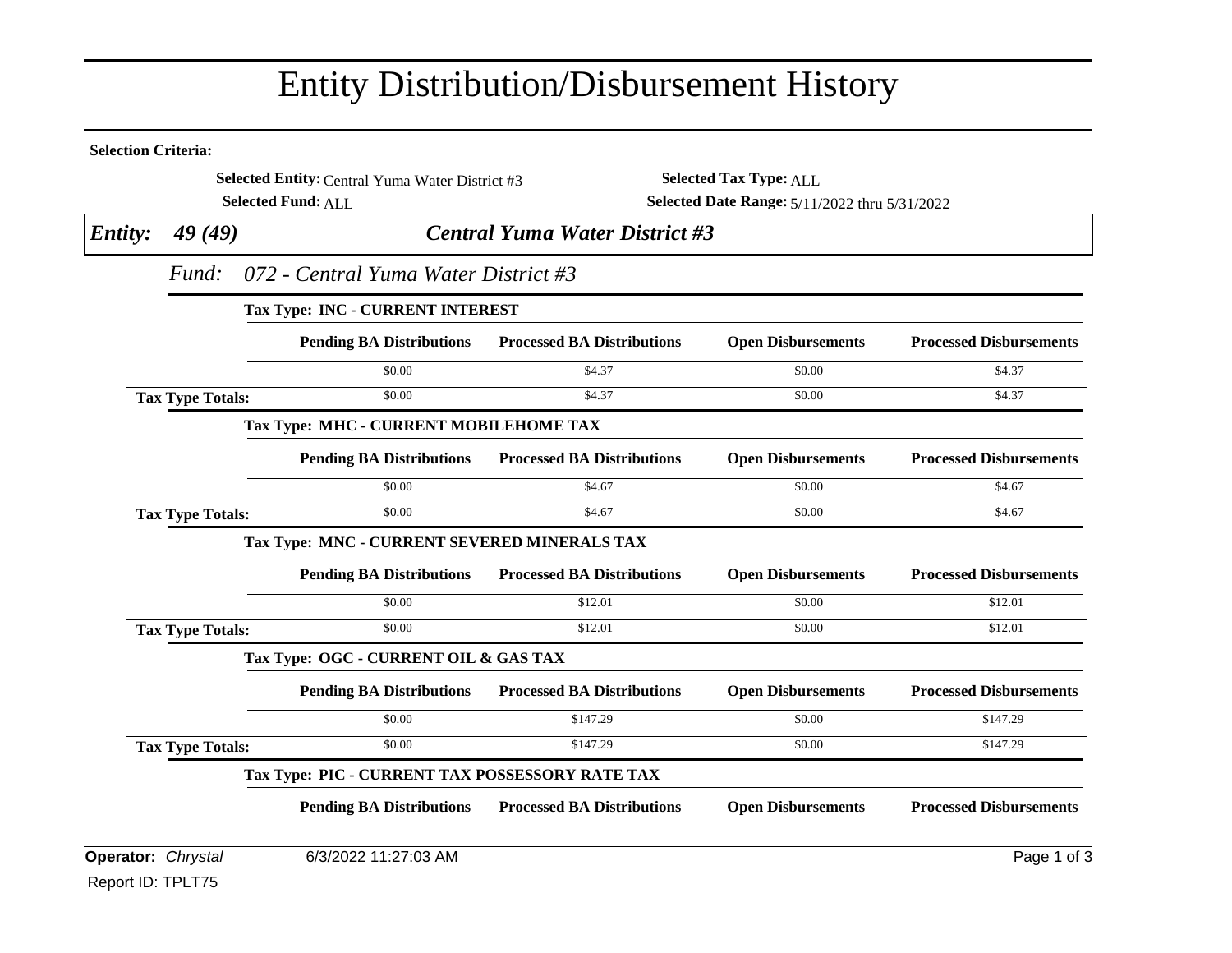|                         | \$0.00                                        | \$10.28                           | \$0.00                    | \$10.28                        |
|-------------------------|-----------------------------------------------|-----------------------------------|---------------------------|--------------------------------|
| <b>Tax Type Totals:</b> | \$0.00                                        | \$10.28                           | \$0.00                    | \$10.28                        |
|                         | Tax Type: PILT - PAYMENT IN LIEU OF TAXES     |                                   |                           |                                |
|                         | <b>Pending BA Distributions</b>               | <b>Processed BA Distributions</b> | <b>Open Disbursements</b> | <b>Processed Disbursements</b> |
|                         | \$0.00                                        | \$0.00                            | \$0.00                    | \$7.96                         |
| <b>Tax Type Totals:</b> | \$0.00                                        | \$0.00                            | \$0.00                    | \$7.96                         |
|                         | Tax Type: PPC - CURRENT PERSONAL PROPERTY TAX |                                   |                           |                                |
|                         | <b>Pending BA Distributions</b>               | <b>Processed BA Distributions</b> | <b>Open Disbursements</b> | <b>Processed Disbursements</b> |
|                         | \$0.00                                        | \$333.10                          | \$0.00                    | \$333.10                       |
| <b>Tax Type Totals:</b> | \$0.00                                        | \$333.10                          | \$0.00                    | \$333.10                       |
|                         | Tax Type: RLC - CURRENT REAL ESTATE TAX       |                                   |                           |                                |
|                         | <b>Pending BA Distributions</b>               | <b>Processed BA Distributions</b> | <b>Open Disbursements</b> | <b>Processed Disbursements</b> |
|                         | \$0.00                                        | \$2,537.61                        | \$0.00                    | \$2,537.61                     |
| <b>Tax Type Totals:</b> | \$0.00                                        | \$2,537.61                        | \$0.00                    | \$2,537.61                     |
|                         | Tax Type: SAC - STATE ASSESSED CURRENT TAX    |                                   |                           |                                |
|                         | <b>Pending BA Distributions</b>               | <b>Processed BA Distributions</b> | <b>Open Disbursements</b> | <b>Processed Disbursements</b> |
|                         | \$0.00                                        | \$99.85                           | \$0.00                    | \$99.85                        |
| <b>Tax Type Totals:</b> | \$0.00                                        | \$99.85                           | \$0.00                    | \$99.85                        |
|                         | Tax Type: SOA - SO TAXES A & F                |                                   |                           |                                |
|                         | <b>Pending BA Distributions</b>               | <b>Processed BA Distributions</b> | <b>Open Disbursements</b> | <b>Processed Disbursements</b> |
|                         | \$0.00                                        | \$144.66                          | \$0.00                    | \$144.66                       |
| <b>Tax Type Totals:</b> | \$0.00                                        | \$144.66                          | \$0.00                    | \$144.66                       |
|                         | Tax Type: SOB - SO TAXES B                    |                                   |                           |                                |
|                         | <b>Pending BA Distributions</b>               | <b>Processed BA Distributions</b> | <b>Open Disbursements</b> | <b>Processed Disbursements</b> |
|                         | \$0.00                                        | \$230.47                          | \$0.00                    | \$230.47                       |
| <b>Tax Type Totals:</b> | \$0.00                                        | \$230.47                          | \$0.00                    | \$230.47                       |